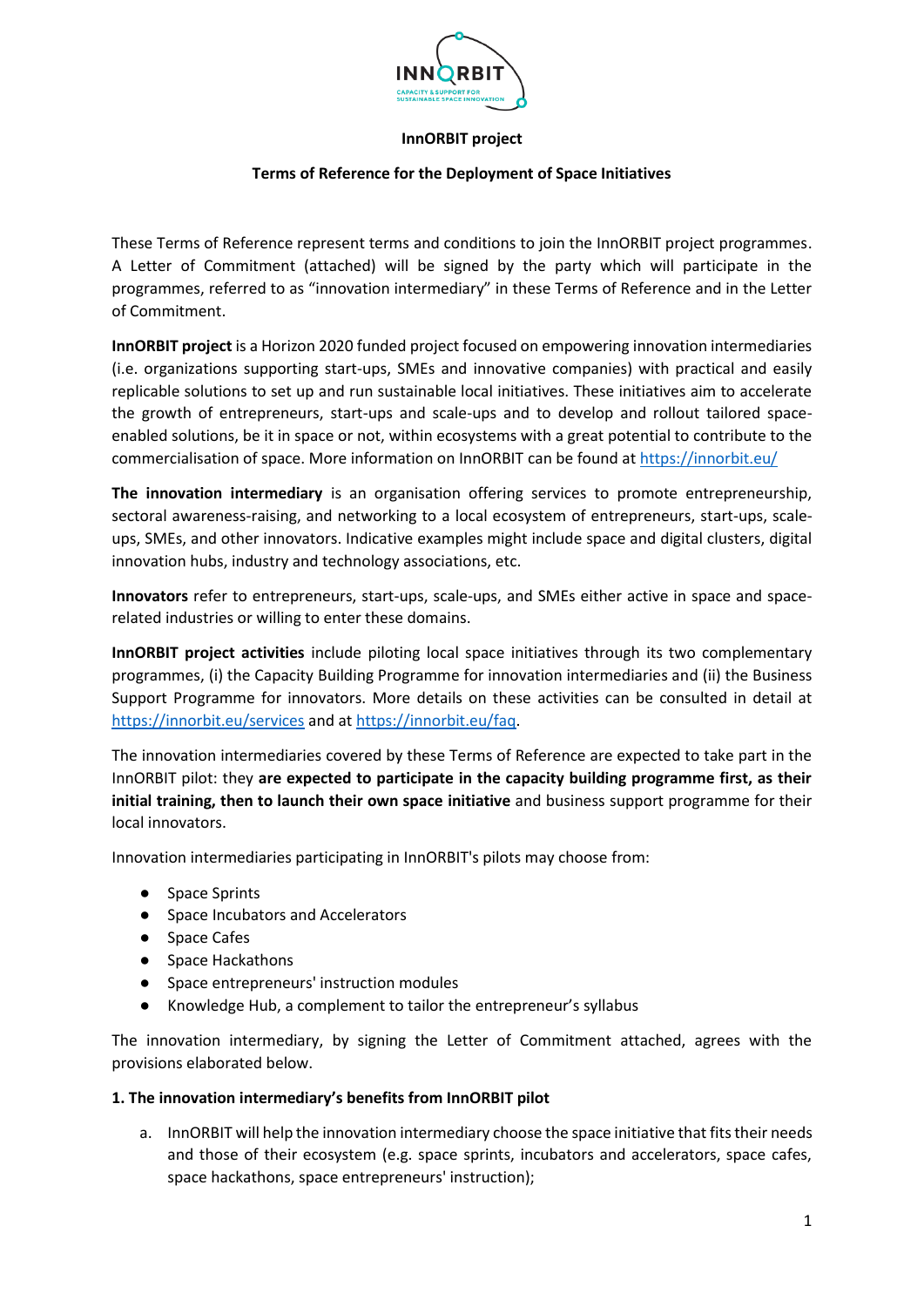

- b. The innovation intermediary will be able to set up and run their own space initiative with support from InnORBIT and build up their knowledge in space to support their innovators;
- c. The innovation intermediary can diversify their services and their revenue stream by enriching their portfolio;
- d. The innovation intermediary will have access to training and receive tailored advice from InnORBIT on space innovation and how to best support their ecosystem;
- e. The innovation intermediary will be able to join the InnORBIT Knowledge Hub and get free access to space-related knowledge for them and their ecosystem, available in one single location;
- f. The innovation intermediary will receive updates on the latest InnORBIT events relevant to them and get access to InnORBIT space tracks;
- g. InnORBIT will support the innovation intermediary towards becoming the most valuable player in their space ecosystem: build up a network of space tech players and maximize their chance and that of their innovators to enter the space market.

## **2. The innovation intermediary's participation and contribution in InnORBIT pilot**

The InnORBIT pilot (namely the Capacity Building and Business Support Programmes) is set to support the intermediaries and is a collaborative pursuit to build knowledge, skills and provide ground for support to the companies in their quest to find partnerships and obtain funding.

The involvement in the InnORBIT pilot is based on voluntary commitment to participate in the pilot and the different related activities, as tailored together by the innovation intermediary and InnORBIT experts.

To achieve maximum effect from the InnORBIT pilot, the intermediary should adhere to an initiative which they are able to meet in financial and staff resources, to implement the activities throughout its participation in InnORBIT pilot.

The innovation intermediary will get the chance to complete the entire pilot in a time span of around 10 months of teamwork with InnORBIT from the moment they sign the Letter of Commitment adhering to the current Terms of Reference. The innovation intermediary will get 3 months to complete the Capacity Building Programme (training) and choose their initiative, at their own pace. The remaining 7 months represents the estimated time for the innovation intermediary to plan and implement the initiative, depending on their own pace and the chosen initiative. This pilot does not require the intermediary's full-time engagement for 10 months. The differet training components and the initiatives that the intermediary chooses can be aligned to your availability.

The innovation intermediary must provide feedback and testimonials of their participation by answering the InnORBIT feedback and impact assessment forms in the timeline set by the InnORBIT team (typically seven days) and sharing the experience during the pilot by engaging on social media;

The innovation intermediary acknowledges that they have the right to withdraw at any point during the pilot, considering specific conditions for their exit. In order to complete their withdrawal from the pilot, the innovation intermediary will provide written notice for withdrawal and fill in an exit feedback survey.

The InnORBIT pilot offers intermediaries hand-in-hand support in exchange for their commitment. The innovation intermediary will: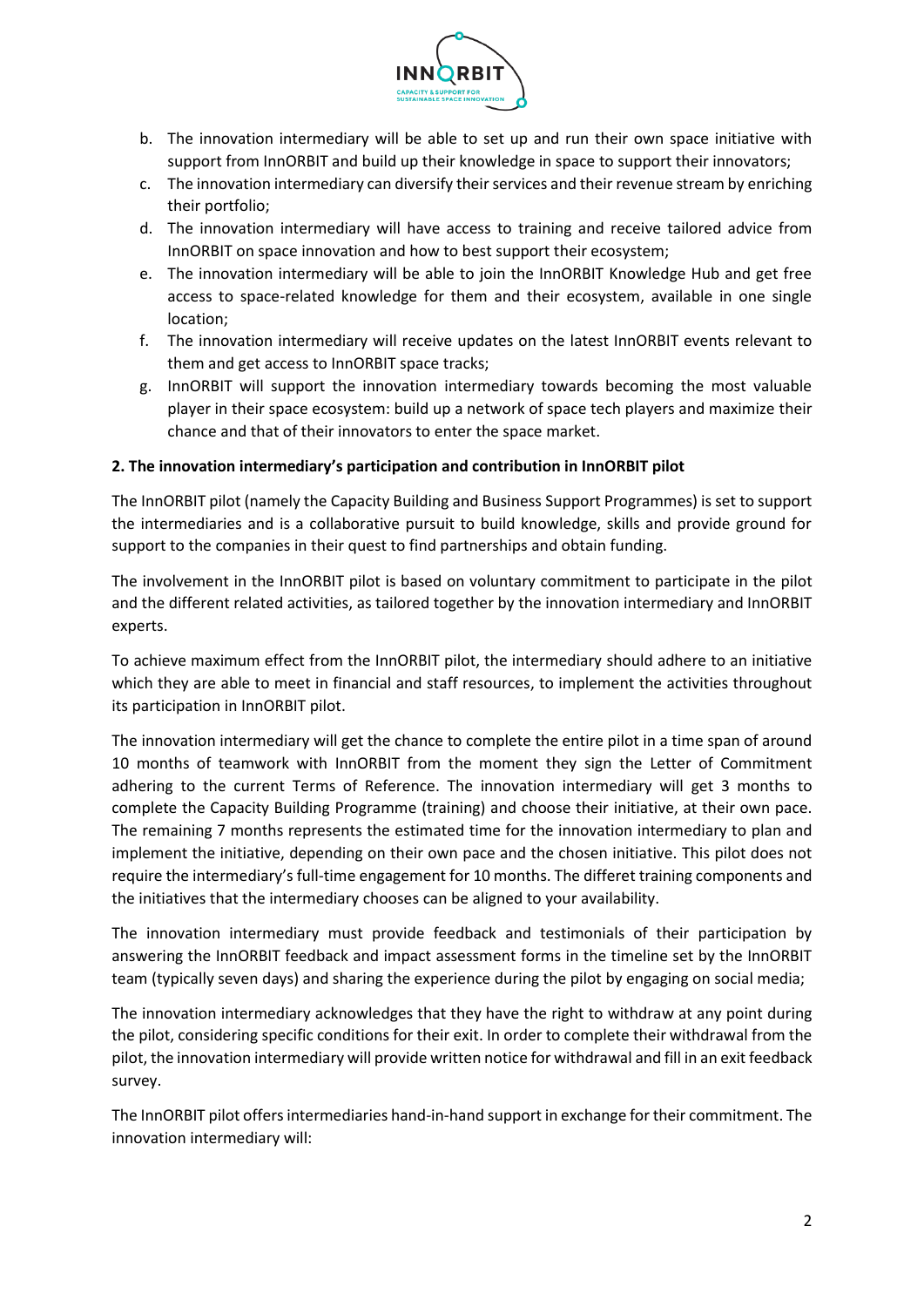

- a. Participate in a kick-off workshop with InnORBIT to cover selected space initiatives, get a demo on the tools to use, and establish a timeline together with InnORBIT experts;
- b. Establish together with InnORBIT and implement a deployment plan or set of milestones with a timeline, to follow up their involvement and that of their innovators, as outlined in an annex to the Letter of Commitment attached to these Terms of Reference and to be defined by the intermediary and InnORBIT after signing the Letter of Commitment mentioned;
- c. Get access to the InnORBIT digital toolbox and Knowledge Hub;
- d. Will follow up and monitor the plan or set of milestones, mentioned in point c, together with InnORBIT;
- e. Receive on-demand support from InnORBIT, via email or calls/meetings, throughout the activities of the InnORBIT pilot (Capacity Building and Business Support Programmes);
- f. Have the opportunity to provide their valuable feedback in an evaluation call with InnORBIT, in the form of a semi-structured interview, at the end of the Capacity Building Programme;
- g. After the Capacity Building Programme is over, with the support of InnORBIT, the innovation intermediary will launch an announcement of the new space initiative prepared to engage innovators in the Business Support Programme and will communicate it among interested innovators;
- h. Ensure the quality assessment of the Business Support Programme content by the innovators, in line with the innovation intermediary's plan described in the annex attached to their Letter of Commitment, and with support from InnORBIT;
- i. Take part in a closing feedback session and reporting with InnORBIT via a call;
- j. Plan the resources (financial, personnel and other) incurred by participating in the InnORBIT pilot overall (Capacity Building Programme, designing and piloting the new space initiative, Business Support Programme).

#### **3. InnORBIT Data Management provisions**

InnORBIT will collect and process data in line with its Privacy Policy available at <https://innorbit.eu/Privacy-Policy> and the EU General Data Protection Regulation 2016/679.

- a. Types of data to be processed by InnORBIT:
	- i. Permission to use the innovation intermediary and their innovator's logo, branding and identity for dissemination and reporting;
	- ii. Professional information necessary for implementation (team members, facilities, capacities, client base and demographics, financial resources and other internal nonsensitive information). The innovation intermediary and their innovator reserve the right to deny data provision in case their interests are jeopardised (i.e. loss of competitive advantage);
	- iii. Permission to use public profile data, logo, identity and demographics of innovators (start-ups/scale-ups/SMEs) involved, for publication and communication of success stories.
- b. The above-mentioned data is the minimum required data for the implementation of the pilot, specifically for the following reasons:
	- i. Customise pilot implementation and receive support services from InnORBIT;
	- ii. Monitor and fine-tune the services and programmes of InnORBIT;
	- iii. Share among the consortium for the implementation needs of the project;
	- iv. Reporting to the European Commission and auditors;
	- v. Dissemination and publications of the project / portfolio management.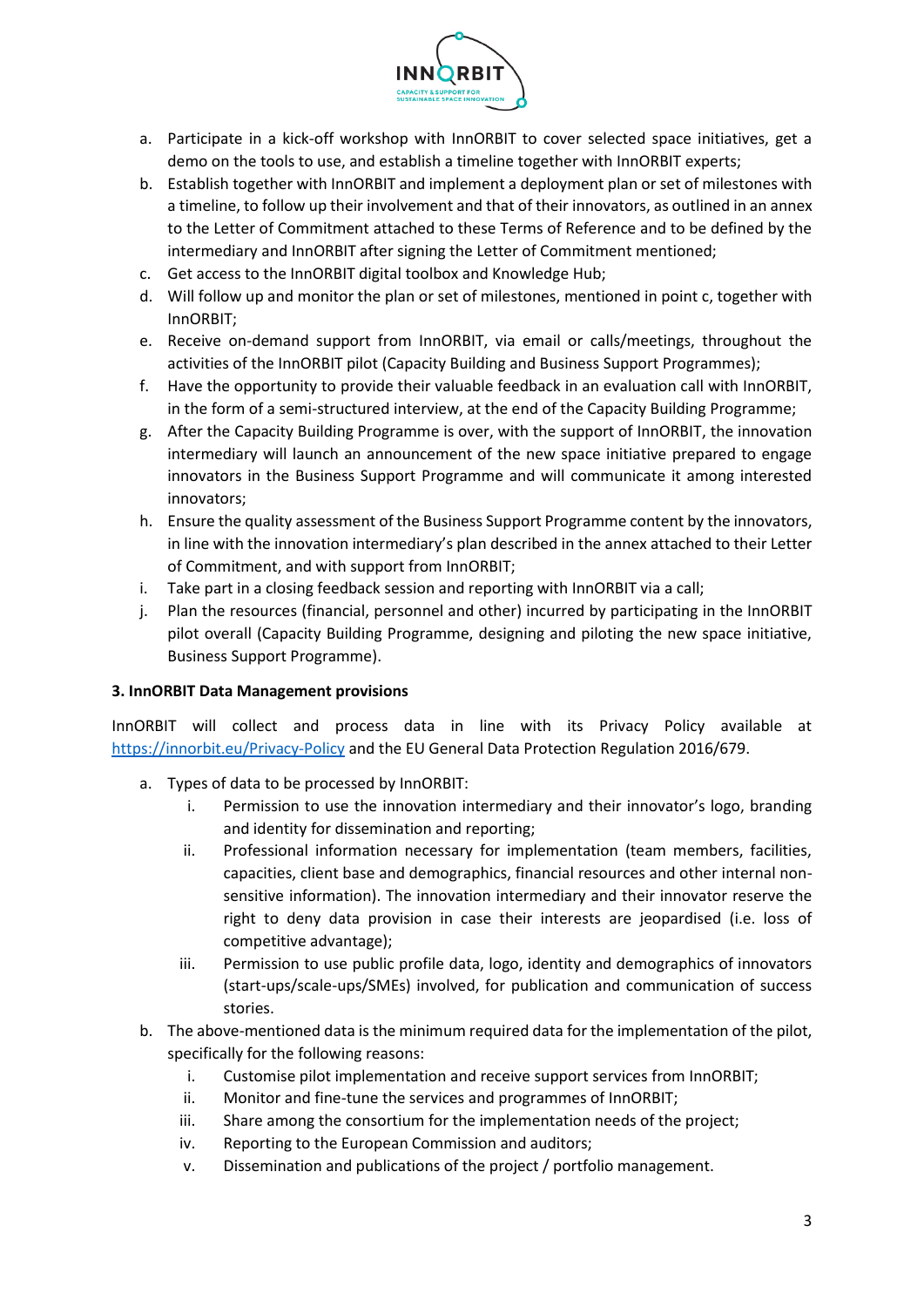

- c. The innovation intermediary can withdraw their consent at any point the rights pertaining to the data processing (see InnORBIT Privacy Policy) and in accordance with the EU GDPR. In the case of withdrawal, a data subject request form should be requested by the innovation intermediary from InnORBIT. Withdrawal of consent for data management can constitute a reason for pilot termination.
- d. In case of any data management issues related to the above, the innovation intermediary can turn to the project management team of Startup Europe Networks.

InnORBIT only uses information shared by the organization for the purposes of the project. All rights (including Intellectual Property Rights) are kept by the individual parties that own them. The innovation intermediary will not be able to use InnORBIT material outside their participation in the pilot. After the pilot ends, no innovation intermediary will be able to use the programme material without prior agreement with InnORBIT partners in charge.

InnORBIT will not disclose any confidential information of the innovation intermediary and their innovators publicly or to any other third parties not directly involved in InnORBIT activities that the intermediary is taking part in.

InnORBIT will use the organization's image and profile, and that of their team joining the activities, strictly for portfolio management, dissemination activities, media publications and reporting to the EC, as well as to inform of future events and activities, strictly related to InnORBIT project and within the scope of the pilot, in line with point 4 of the present Terms of Reference.

The innovation intermediary is considered as a participant in the InnORBIT pilot upon signing the annexed Letter of Commitment, by an authorized person, confirming their full acknowledgement and understanding of the present Terms of Reference.